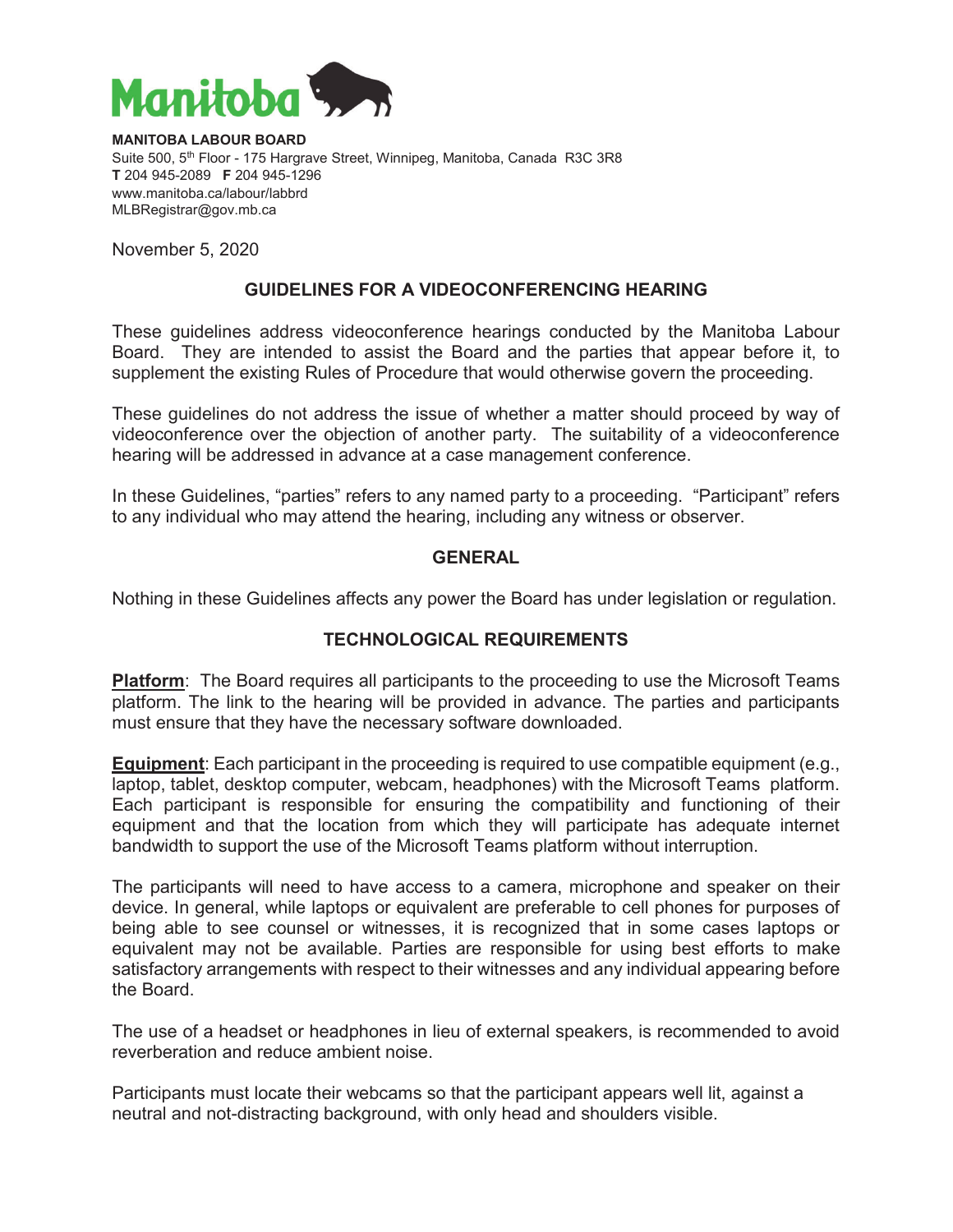

**Test Session**: Participants are encouraged to participate in an orientation in advance of the hearing with a Labour Board representative to familiarize themselves with the Microsoft Teams platform and ensure that their equipment is compatible and functioning. In the test session, participants will be advised of all technical features that will be employed during the hearing.

**Witnesses**: The party calling a witness shall take reasonable steps to ensure that the witness is able to participate in the videoconference hearing. Counsel for the party calling the witness shall ensure that they are adequately familiarized and prepared for the proceeding, and that they have the necessary equipment with adequate internet bandwidth to support the use of the Microsoft Teams platform without interruption.

# **REQUIREMENTS PRIOR TO THE PROCEEDING**

**Documents**: Document management is critical to the success of videoconferencing procedures. The parties must file with the Board, and provide to each other, all documents upon which they intend to rely 5 business days in advance of the hearing.

The pages of the documents submitted should be sequentially numbered and include a table of contents that identifies the name of the document and its page numbers. It is the Board's preference that all documents be submitted in .pdf format. Parties unable to provide .pdfs should contact the Board officer well in advance of the submission deadline.

Parties are strongly encouraged to agree on a set of joint exhibits or agreed upon documents.

If the parties are unable to agree upon some or all of the documents upon which they intend to rely, they will each be required to submit those documents separately to the Board and all other parties.

The Board officer will collate all submitted documents and provide electronic copies to the parties in advance of the hearing.

Before the hearing, the party calling a witness shall provide them with a clean, unannotated hard copy set of exhibits to be referred to during the witness' evidence.

Exchanging documents on the hearing day should be avoided, to the extent possible.

**Redacting documents**: Any confidential information on documents (e.g. personal identifiers, Social Security numbers, and protected health information) shall be scrubbed by the party relying on the document, unless that information is relevant to the proceeding.

# **REQUIREMENTS DURING THE PROCEEDING:**

**Advance Log-On**: All participants shall log on to the platform at least 10 minutes in advance of the scheduled start time of the proceeding. The proceeding shall not begin until the Board has satisfied itself that all necessary participants are adequately connected to the Microsoft Teams platform.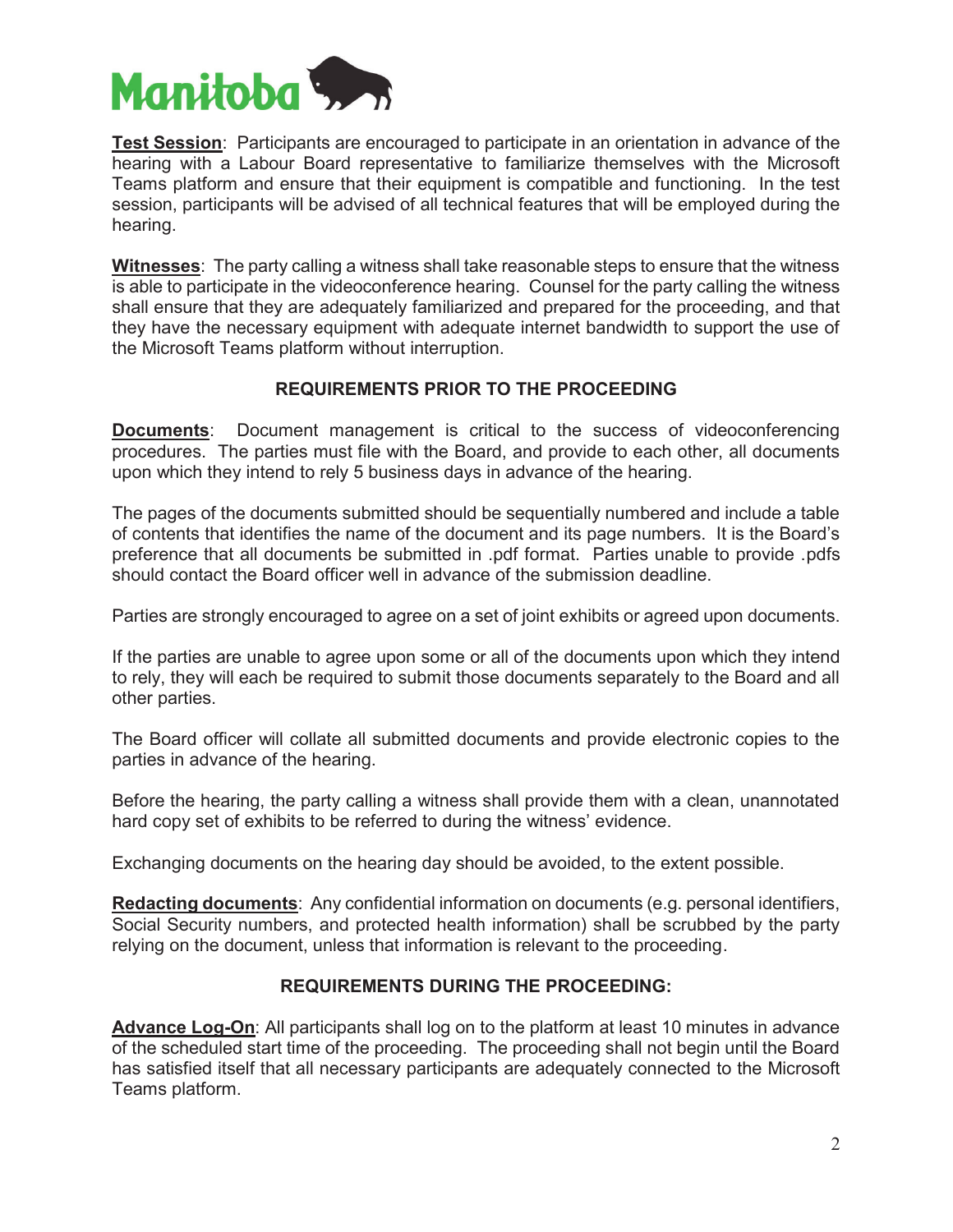

**Disclosure of Participants**: At the outset of the proceeding, each participant shall identify any other persons present at the participant's location. Each party has an ongoing obligation to alert the Board and other participants if any additional persons join the conference, and shall represent at the beginning and end of each session that the party has fully disclosed all persons who have or had access to the proceeding or any portion of it. Where possible, the participant's location shall be clear of distracting audio such as pets, family members and traffic sounds.

It is recommended that each party announces the individuals present upon continuing proceedings after each break in the proceedings.

**Hearing Participants**: Only authorized participants will have access to the hearing. Parties who wish to have others observe the hearing (who will not be participating as a witness), should inform the Board officer in advance. Participants will wait in the virtual lobby until granted access by the Board officer. As a default, participants will be asked to keep their microphones on "mute" unless and until they wish to speak.

**Public Access**: Media and members of the public may observe the Board's virtual hearings. A member of the media or public who wishes to observe a hearing must contact the Registrar of the Board at least two business days in advance of the hearing, indicating their name, email address and the hearing they wish to listen to. The Registrar will provide the requestor with information on how to listen to the proceeding. Requests received less than two business days in advance of the teleconference hearing may not be able to be accommodated. Members of the public will need to be muted in all virtual hearings. They will be able to listen and view the Panel and the Party making submissions.

**Hearing Etiquette**: All participants who are not actively being questioned as a witness, asking questions of a witness, defending a witness, or providing or responding to opening statements, closing arguments, or other arguments, shall maintain their audio on mute to limit potential interruptions. Those observing the hearing shall disable their video camera at the request of the Board.

In the Test Session the Board officer will advise participants how to "pin" others to ensure the video of the Board, Witness, and counsel are always available.

**Witnesses**: Witnesses should follow the below practices:

- i. A witness shall give evidence sitting at an empty desk or table, and the witness' face shall be clearly visible in the video.
- ii. To the extent possible, the webcam should be positioned at face level, relatively close to the witness (e.g., by positioning a laptop on a stack of books).
- iii. Witnesses may not use a "virtual background." Instead, the remote venue from which they are testifying must be visible.
- iv. Witnesses should speak directly to the camera while testifying.
- v. Witnesses should avoid making quick movements.
- vi. All non-party or expert witnesses shall sign-off from the Microsoft Teams session at the conclusion of their testimony.